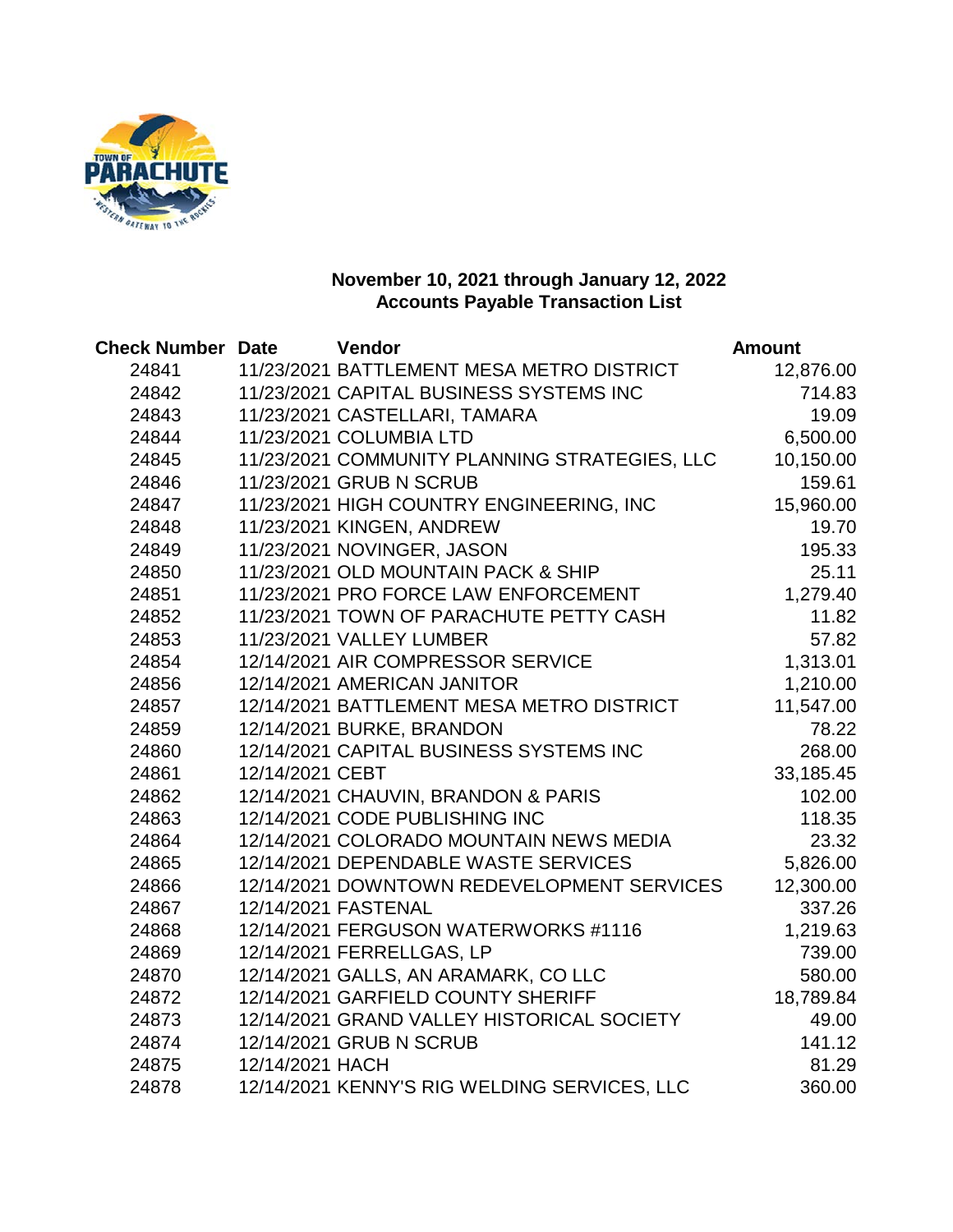

| <b>Check Number Date</b> |                  | Vendor                                        | <b>Amount</b> |
|--------------------------|------------------|-----------------------------------------------|---------------|
| 24879                    |                  | 12/14/2021 MCCLAIN INC                        | 6,837.91      |
| 24880                    |                  | 12/14/2021 MIDWEST RADAR & EQUIPMENT          | 240.00        |
| 24881                    |                  | 12/14/2021 MONUMENT GARAGE DOOR LLC           | 8,374.00      |
| 24882                    |                  | 12/14/2021 MONUMENT WASTE SERVICES            | 125.00        |
| 24883                    |                  | 12/14/2021 PARACHUTE SERVICE                  | 814.91        |
| 24884                    |                  | 12/14/2021 ROOT, RICHARD                      | 94.70         |
| 24885                    |                  | 12/14/2021 SAFETY & CONSTRUCTION SUPPLY INC   | 262.00        |
| 24886                    |                  | 12/14/2021 SGS North America Inc              | 232.84        |
| 24887                    |                  | 12/14/2021 SHUMS CODA ASSOCIATES              | 8,742.76      |
| 24889                    |                  | 12/14/2021 THE CITIZEN TELEGRAM               | 25.00         |
| 24890                    |                  | 12/14/2021 UNCC MEMBER SERVICES               | 54.12         |
| 24891                    |                  | 12/14/2021 VANCE, BILL                        | 2,240.75      |
| 24892                    |                  | 12/14/2021 VELASCO ENTERPRISES LIMITED        | 140.00        |
| 24893                    |                  | 12/14/2021 WESTERN REGIONAL PAYROLL ASSOC     | 60.00         |
| 24894                    |                  | 12/14/2021 XCEL ENERGY                        | 421.95        |
| 24895                    |                  | 12/16/2021 COWBOY AND THE ROSE CATERING, INC  | 1,846.50      |
| 24896                    |                  | 12/21/2021 360 ELECTRIC, LLC                  | 20,499.22     |
| 24899                    |                  | 12/21/2021 CARDINAL CONCRETE                  | 700.00        |
| 24901                    |                  | 12/21/2021 FASTENAL                           | 314.87        |
| 24903                    |                  | 12/21/2021 KARP, NEU, HANLON PC               | 3,240.00      |
| 24905                    |                  | 12/21/2021 XCEL ENERGY                        | 143.55        |
| <b>AFLAC</b>             | 12/13/2021 AFLAC |                                               | 196.30        |
| <b>AFLAC</b>             | 12/28/2021 AFLAC |                                               | 196.30        |
| <b>ALPINE BANK</b>       |                  | 11/29/2021 ALPINE BANK                        | 1,089.21      |
| <b>ALPINE BANK</b>       |                  | 12/13/2021 ALPINE BANK                        | 126.91        |
| <b>ALPINE BANK</b>       |                  | 12/28/2021 ALPINE BANK                        | 1,089.21      |
| <b>FPPA</b>              |                  | 11/22/2021 FPPA & POLICE PENSION ASSOC        | 2,577.01      |
| <b>FPPA</b>              |                  | 12/13/2021 FPPA & POLICE PENSION ASSOC        | 2,577.19      |
| <b>FPPA</b>              |                  | 12/20/2021 FPPA & POLICE PENSION ASSOC        | 2,538.34      |
| <b>FPPA</b>              |                  | 12/28/2021 FPPA & POLICE PENSION ASSOC        | 2,596.48      |
| <b>KANSAS CITY</b>       |                  | 12/13/2021 KANSAS CITY LIFE INSURANCE         | 2,502.48      |
| <b>LIBERTY</b>           |                  | 12/13/2021 LIBERTY NATIONAL LIFE INSURANCE CO | 69.57         |
| <b>LIBERTY</b>           |                  | 12/28/2021 LIBERTY NATIONAL LIFE INSURANCE CO | 69.57         |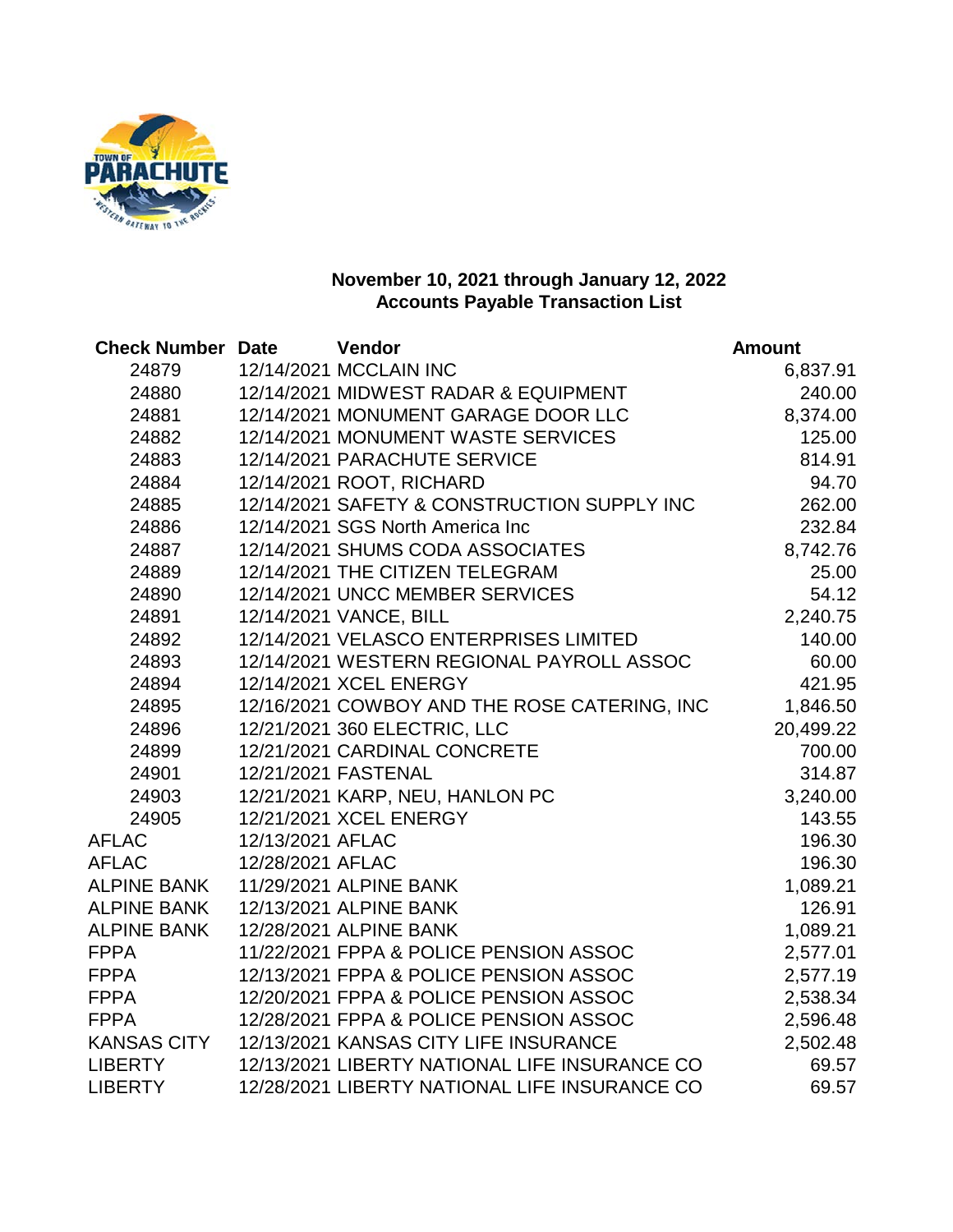

| <b>Check Number Date</b> |                    | Vendor                               | <b>Amount</b> |
|--------------------------|--------------------|--------------------------------------|---------------|
| <b>ORCHARD</b>           |                    | 11/15/2021 ORCHARD TRUST COMPANY INC | 3,582.50      |
| <b>TRUST</b>             |                    |                                      |               |
| <b>ORCHARD</b>           |                    | 11/30/2021 ORCHARD TRUST COMPANY INC | 3,647.96      |
| <b>TRUST</b>             |                    |                                      |               |
| <b>ORCHARD</b>           |                    | 12/20/2021 ORCHARD TRUST COMPANY INC | 3,585.02      |
| <b>TRUST</b>             |                    |                                      |               |
| <b>ORCHARD</b>           |                    | 12/28/2021 ORCHARD TRUST COMPANY INC | 3,580.52      |
| <b>TRUST</b>             |                    |                                      |               |
| <b>PAYFLEX</b>           |                    | 11/15/2021 PAYFLEX SYSTEMS USA INC   | 85.00         |
| <b>PAYFLEX</b>           |                    | 11/22/2021 PAYFLEX SYSTEMS USA INC   | 860.56        |
| <b>PAYFLEX</b>           |                    | 11/29/2021 PAYFLEX SYSTEMS USA INC   | 805.84        |
| <b>PAYFLEX</b>           |                    | 11/30/2021 PAYFLEX SYSTEMS USA INC   | 2,577.28      |
| <b>PAYFLEX</b>           |                    | 12/13/2021 PAYFLEX SYSTEMS USA INC   | 4,187.56      |
| <b>PAYFLEX</b>           |                    | 12/20/2021 PAYFLEX SYSTEMS USA INC   | 405.18        |
| <b>PAYFLEX</b>           |                    | 12/28/2021 PAYFLEX SYSTEMS USA INC   | 3,044.35      |
| <b>PAYLOCITY</b>         |                    | 11/15/2021 PAYLOCITY CORP            | 46,539.36     |
| <b>PAYLOCITY</b>         |                    | 11/29/2021 PAYLOCITY CORP            | 47,425.32     |
| <b>PAYLOCITY</b>         |                    | 12/13/2021 PAYLOCITY CORP            | 44,025.24     |
| <b>PAYLOCITY</b>         |                    | 12/28/2021 PAYLOCITY CORP            | 65,071.54     |
| <b>PROVELOCITY</b>       |                    | 11/22/2021 PROVELOCITY               | 2,157.50      |
| <b>PROVELOCITY</b>       |                    | 11/30/2021 PROVELOCITY               | 1,840.00      |
| <b>PROVELOCITY</b>       |                    | 12/20/2021 PROVELOCITY               | 2,157.50      |
| <b>UMB CREDIT</b>        |                    | 11/10/2021 UMB CREDIT CARD           | 14,378.81     |
| <b>CARD</b>              |                    |                                      |               |
| <b>UMB CREDIT</b>        |                    | 12/13/2021 UMB CREDIT CARD           | 15,601.10     |
| <b>CARD</b>              |                    |                                      |               |
| <b>WEX INC</b>           | 11/15/2021 WEX INC |                                      | 8,057.61      |
| <b>WEX INC</b>           | 12/13/2021 WEX INC |                                      | 6,376.39      |
| <b>XCEL ENERGY</b>       |                    | 11/29/2021 XCEL ENERGY               | 3,207.01      |
| <b>XCEL ENERGY</b>       |                    | 12/13/2021 XCEL ENERGY               | 2,760.21      |
| <b>XCEL ENERGY</b>       |                    | 12/28/2021 XCEL ENERGY               | 3,236.39      |
| <b>XCEL ENERGY</b>       |                    | 12/30/2021 XCEL ENERGY               | 4,360.44      |
| 24840                    |                    | 11/23/2021 A STITCH IN TIME          | 198.00        |